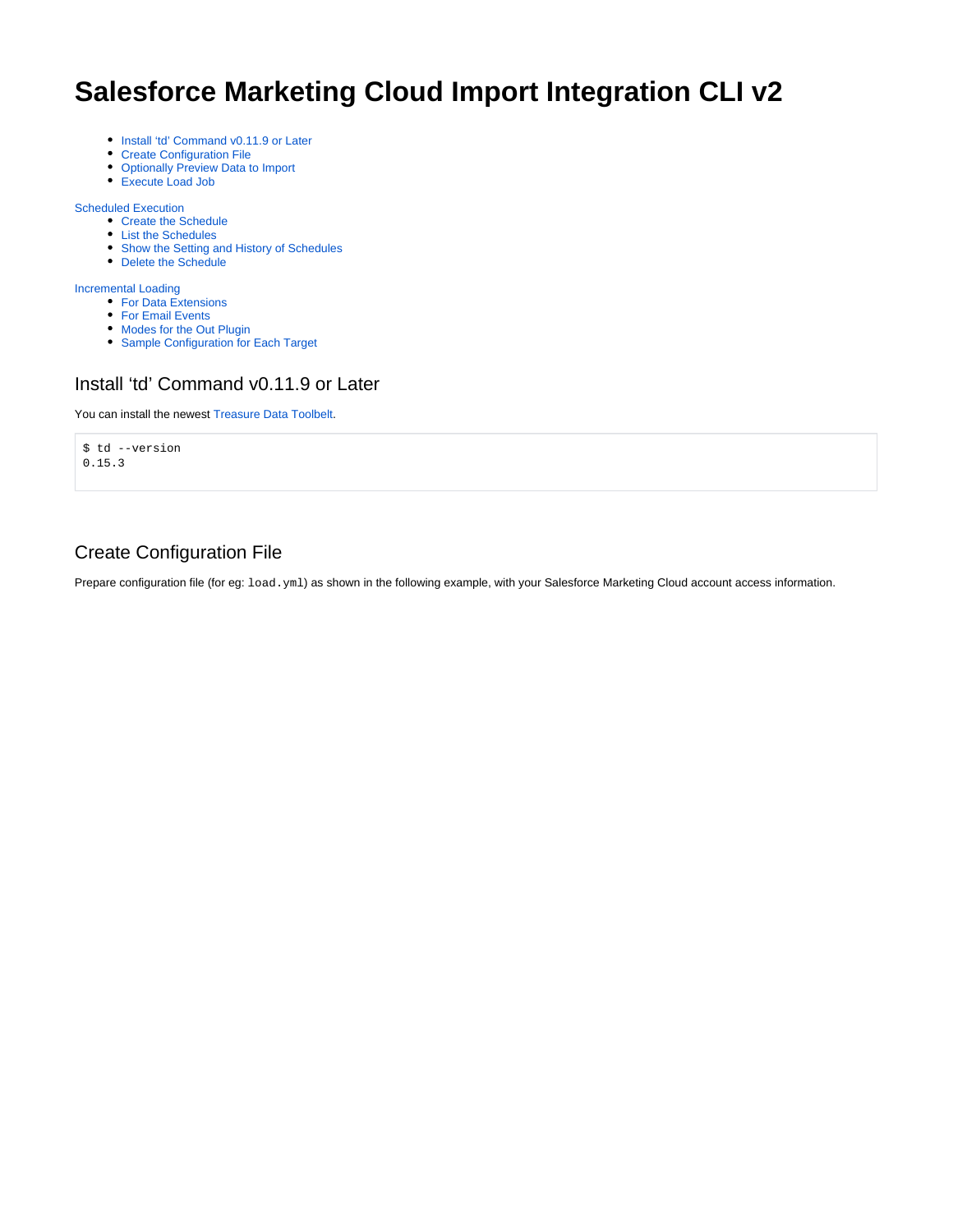```
in:
  type: salesforce_marketing_cloud_v2
 client id: <client id>
  client_secret: <client_secret>
  auth_type: v2
 auth uri: <auth uri>
  account_id: <account_id>
  target: <target_name>
 data extension names: <data extension names>
  shared_data_extension: false
  incremental: false
  maximum_retries: 7
  initial_retry_interval_millis: 1000
  maximum_retry_interval_millis: 120000
filters:
- type: add_time
  to_column:
    name: time
    type: timestamp
  from_value:
    mode: upload_time
- type: rename 
  rules:
 - rule: upper to lower
  - rule: character_types
    pass_types: [ "a-z", "0-9" ]
    pass_characters: "_"
    replace: "_" 
\bigcircut:
  type: td
  apikey: <td_api_key>
  endpoint: <td_endpoint>
  database: <database>
  table: <table>
  time_column: time
  mode: replace
  default_timestamp_format: '%d/%m/%Y'
```
This example dumps Salesforce Marketing Cloud Campaign Data Source:

- client\_id: Salesforce Marketing Cloud client id.
- client\_secret: Salesforce Marketing Cloud client secret.
- target: Salesforce Marketing Cloud entity object to be imported.

#### <span id="page-1-0"></span>Optionally Preview Data to Import

You can preview data to be imported using the command td connector: preview.



#### <span id="page-1-1"></span>Execute Load Job

Submit the load job. It may take a couple of hours depending on the data size. Users need to specify the database and table where their data are stored.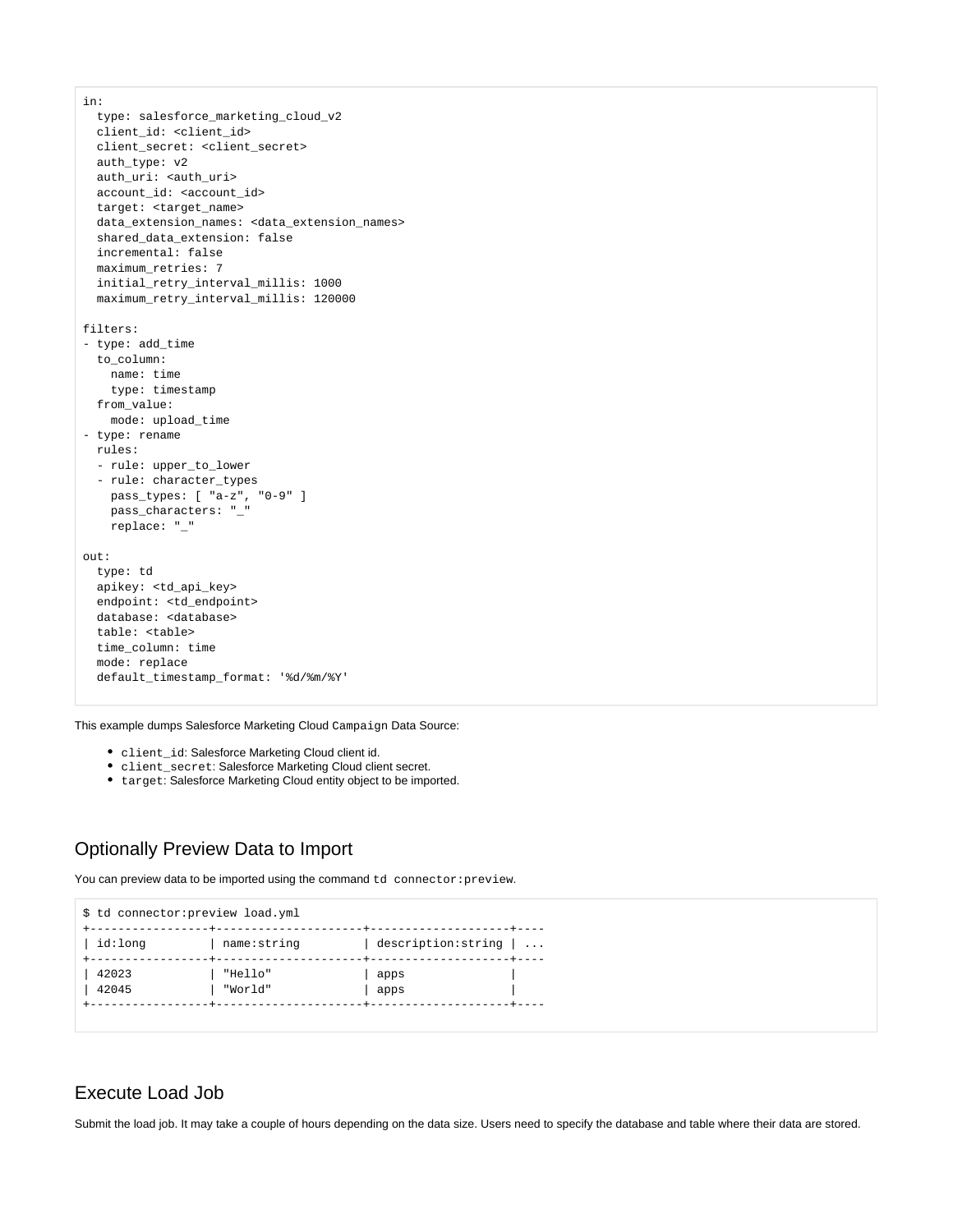It is recommended to specify --time-column option, since Treasure Data's storage is partitioned by time (see also [data partitioning\)](http://docs.treasuredata.com/display/PD/Data+Partitioning+in+Treasure+Data). If the option is not given, the data connector selects the first long or timestamp column as the partitioning time. The type of the column specified by  $-\text{time-column must}$ be either of long and timestamp type.

If your data doesn't have a time column you can add it using add\_time filter option. More details at [add\\_time filter plugin](http://docs.treasuredata.com/display/PD/add_time+Filter+Function).

\$ td connector:issue load.yml --database td\_sample\_db --table td\_sample\_table --time-column modifieddate

The preceding command assumes you have already created database(td\_sample\_db) and table(td\_sample\_table). If the database or the table does not exist in TD this command will not succeed. Therefore, [create the database and table manually](http://docs.treasuredata.com/display/PD/Database+and+Table+Management) or use --auto-create-table option with td connector:issue command to auto create the database and table:

\$ td connector:issue load.yml --database td\_sample\_db --table td\_sample\_table --time-column modifieddate --autocreate-table

You can assign Time Format column to the "Partitioning Key" by "--time-column" option.

## <span id="page-2-0"></span>Scheduled Execution

You can schedule periodic data connector execution for periodic Salesforce Marketing Cloud import. We configure our scheduler carefully to ensure high availability. By using this feature, you no longer need a cron daemon on your local data center.

#### <span id="page-2-1"></span>Create the Schedule

A new schedule can be created using the td connector: create command. The name of the schedule, cron-style schedule, the database and table where their data will be stored, and the Data Connector configuration file are required.

```
$ td connector:create \
    daily_salesforce_marketing_cloud_import \
     "10 0 * * *" \
     td_sample_db \
     td_sample_table \
     load.yml
```
The `cron` parameter also accepts these three options: `@hourly`, `@daily` and `@monthly`.

By default, the schedule is setup in the UTC timezone. You can set the schedule in a timezone using -t or --timezone option. The `--timezone` option only supports extended timezone formats like 'Asia/Tokyo', 'America/Los\_Angeles' etc. Timezone abbreviations like PST, CST are \*not\* supported and may lead to unexpected schedules.

#### <span id="page-2-2"></span>List the Schedules

You can see the list of currently scheduled entries by td connector: list.

| \$ td connector:list                                                                                                                                                    |      |                             |  |       |
|-------------------------------------------------------------------------------------------------------------------------------------------------------------------------|------|-----------------------------|--|-------|
| Name<br>Config                                                                                                                                                          | Cron | Timezone   Delay   Database |  | Table |
| daily_salesforce_marketing_cloud_import   10 0 * * *   UTC   0   td_sample_db   td_sample_table  <br>${\text{ "type":>} \text{ "salesforce\_marketing\_cloud_v2",  } }$ |      |                             |  |       |
|                                                                                                                                                                         |      |                             |  |       |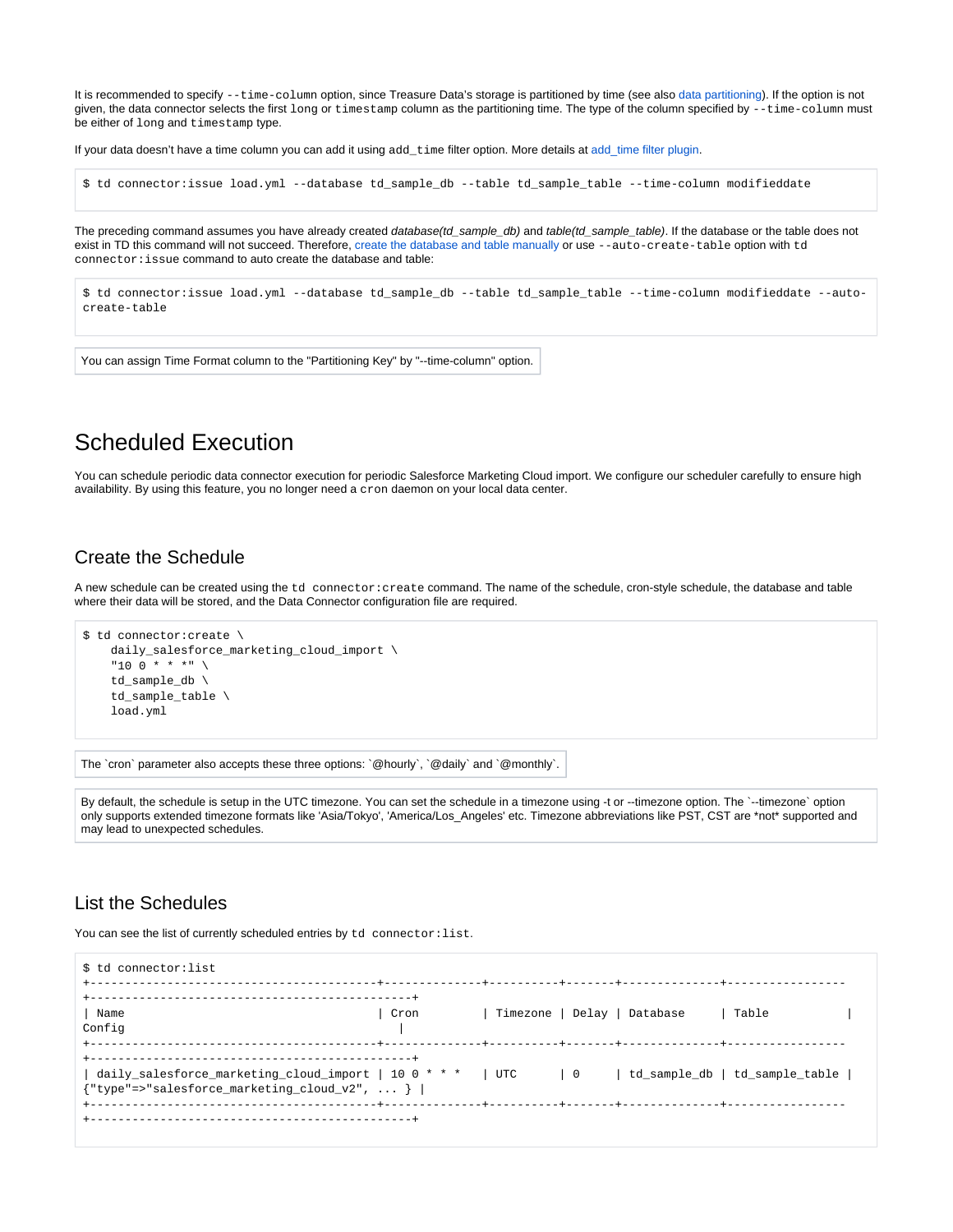#### <span id="page-3-0"></span>Show the Setting and History of Schedules

td connector: show shows the execution setting of a schedule entry.

```
% td connector:show daily_salesforce_marketing_cloud_import
Name : daily_salesforce_marketing_cloud_import
Cron : 10 0 * * *
Timezone : UTC
Delay : 0
Database : td_sample_db
Table : td_sample_table
```
td connector: history shows the execution history of a schedule entry. To investigate the results of each individual execution, use td job <jobid>.

|               |                            |  | % td connector: history daily_salesforce_marketing_cloud_import |                                                                                                   |          |
|---------------|----------------------------|--|-----------------------------------------------------------------|---------------------------------------------------------------------------------------------------|----------|
| $+$           |                            |  |                                                                 |                                                                                                   | Duration |
| $+$           |                            |  |                                                                 | $578066$   success   10000   td sample db   td sample table   0   2015-04-18 00:10:05 +0000   160 |          |
|               | $577968$   success   10000 |  |                                                                 | $td\_sample\_db$   $td\_sample\_table$   0 $\qquad$   2015-04-17 00:10:07 +0000   161             |          |
|               | $577914$   success   10000 |  | td_sample_db   td_sample_table   0                              | 2015-04-16 00:10:03 +0000   152                                                                   |          |
|               | $577872$   success   10000 |  | td sample db   td sample table   $0$                            | 2015-04-15 00:10:04 +0000   163                                                                   |          |
|               | $577810$   success   10000 |  | td_sample_db   td_sample_table   0                              | 2015-04-14 00:10:04 +0000   164                                                                   |          |
|               | $577766$   success   10000 |  | td_sample_db   td_sample_table   0                              | 2015-04-13 00:10:04 +0000   155                                                                   |          |
|               | 577710   success   10000   |  | td_sample_db   td_sample_table   0                              | 2015-04-12 00:10:05 +0000   156                                                                   |          |
|               | $577610$   success   10000 |  |                                                                 | td sample db   td sample table   0 $\vert$ 2015-04-11 00:10:04 +0000   157                        |          |
| 8 rows in set |                            |  |                                                                 |                                                                                                   |          |

#### <span id="page-3-1"></span>Delete the Schedule

td connector:delete removes the schedule.

```
$ td connector:delete daily_salesforce_marketing_cloud_import
```
## <span id="page-3-2"></span>Incremental Loading

#### <span id="page-3-3"></span>For Data Extensions

Treasure Data supports incremental loading for **Data Extensions** that have a date field.

If incremental: true is set, the data connector loads records according to the range specified by the from\_date and the fetch\_days for the specified date field.

For example: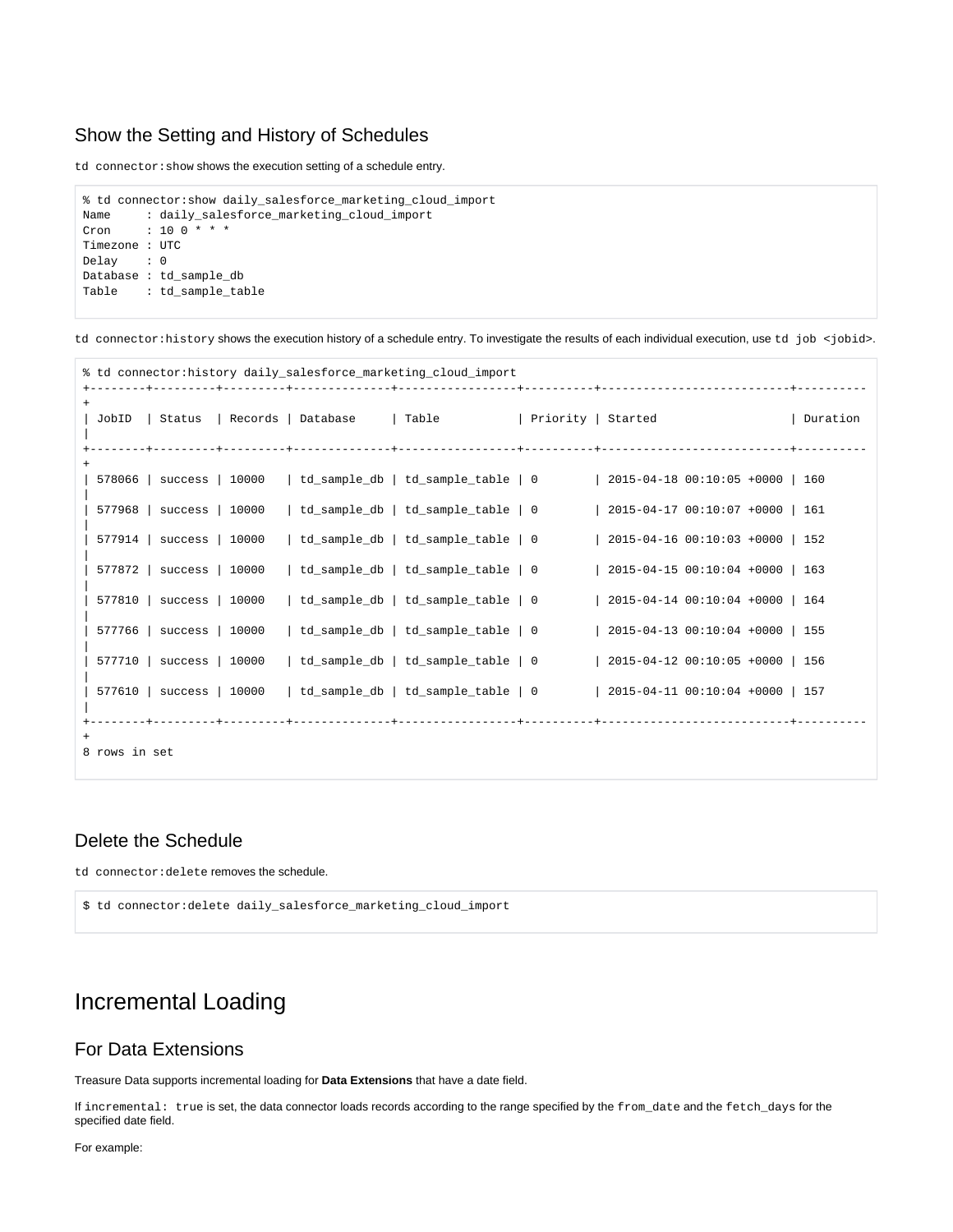```
 incremental_column_name: mydatefield
 from_date: "2016-09-01T00:00:00.000Z"
 fetch_days: 2
```
- 1st iteration: The data connector fetches records from **Sep 01 00:00:00 UTC 2016** to **Sep 03 00:00:00 UTC 2016**
- 2nd iteration: The data connector fetches records for the next available 2 day period, from **Sep 03 00:00:00 UTC 2016** until **Sep 05 00:00:00 UTC 2016**. This process repeats for each successive iteration.
- When the increment includes the present date, additional records are fetched as each complete time period becomes available.

If incremental: false is set, The data connector loads all records for the target specified. This is one-time activity.

### <span id="page-4-0"></span>For Email Events

Treasure Data supports incremental loading for **Email Events** based on their event date.

If incremental: true is set

- 1st iteration: the connector loads the data from specified Start Time (from all time if not set) to specified End Time (to the time the job was scheduled to run if not set)
- 2nd iteration: the connector loads the data from the previous End Time to the time job is scheduled

If incremental: false is set, The data connector loads all records for the target specified. This is a one-time activity.

### <span id="page-4-1"></span>Modes for the Out Plugin

You can specify file import mode in the out section of the load.yml file.

The out: section controls how data is imported into a Treasure Data table. For example, you may choose to append data or replace data in an existing table in Treasure Data.

| <b>Mode</b>            | <b>Description</b>                                                                                      | <b>Examples</b>                                  |
|------------------------|---------------------------------------------------------------------------------------------------------|--------------------------------------------------|
| Append                 | Records are appended to the target table.                                                               | in:<br>$\cdots$<br>out:<br>mode: append          |
| Always Replace         | Replaces data in the target table. Any manual schema changes made to the target table<br>remain intact. | in:<br>$\cdots$<br>out:<br>mode: replace         |
| Replace on new<br>data | Replaces data in the target table only when there is new data to import.                                | in:<br>.<br>out:<br>mode:<br>replace_on_new_data |

#### <span id="page-4-2"></span>Sample Configuration for Each Target

For Campaign target using **Legacy Package**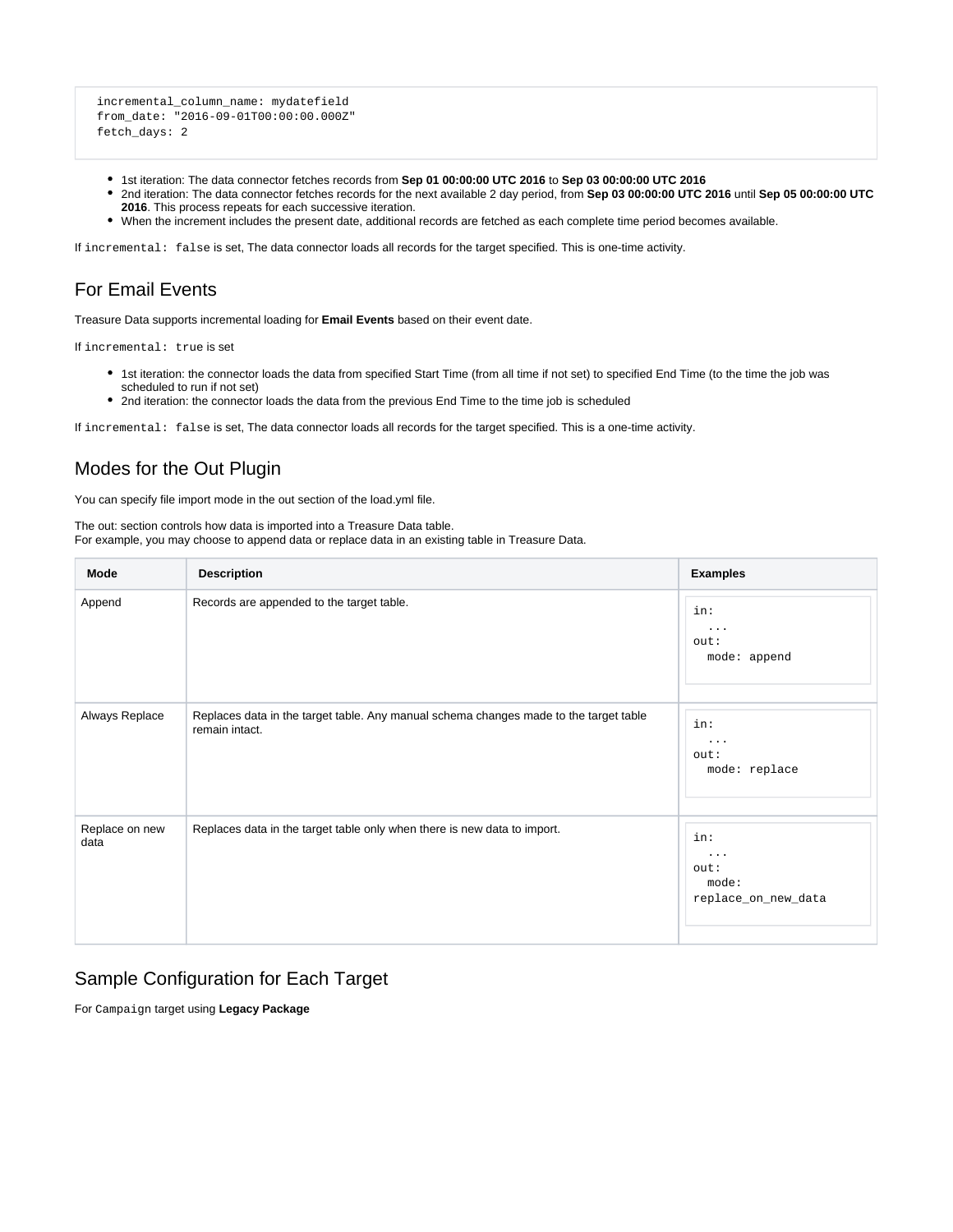```
in: 
 type: salesforce_marketing_cloud_v2
 client_id: XXXXXX 
 client_secret: XXXXXX 
 auth_type: v1
 tenant_auth_uri: https://your_tenant_specific_endpoint.auth.marketingcloudapis.com 
 target: campaign 
out: 
 ...
```
#### For Campaign target using **Enhanced Package**

```
in: 
 type: salesforce_marketing_cloud_v2
 client_id: XXXXXX 
 client_secret: XXXXXX 
 auth_type: v2
 auth_uri: https://your_tenant_specific_endpoint.auth.marketingcloudapis.com 
 target: campaign 
out: 
 ...
```

| <b>Parameters</b>    | <b>Description</b>                                                                                                                       | <b>Default</b><br>value |
|----------------------|------------------------------------------------------------------------------------------------------------------------------------------|-------------------------|
| type                 | must be salesforce_marketing_cloud_v2                                                                                                    |                         |
| client id            | Salesforce Marketing Cloud Client ID                                                                                                     |                         |
| client secret        | Salesforce Marketing Cloud Client Secret                                                                                                 |                         |
| auth_type            | Package Type                                                                                                                             | v1                      |
|                      | This is a enum $(v1, v2)$ where v1 is Legacy package and v2 is Enhanced Package                                                          |                         |
| tenant auth u<br>ri. | Tenant Authentication Base URI (only enter this option if auth type = $v1$ )                                                             |                         |
|                      | This is required from September 2022 as Marketing Cloud is going to deprecate the legacy endpoints [https://*.exacttar<br>getapis.com].  |                         |
|                      | For more information: https://help.salesforce.com/s/articleView?id=000356497, https://help.salesforce.com/s<br>/articleView?id=000356498 |                         |
| auth uri             | Authentication Base URI (only enter this option if auth type = $v2$ )                                                                    |                         |

#### For Contact target using **Legacy Package**

```
in:
 type: salesforce_marketing_cloud_v2 
 client_id: XXXXXX 
 client_secret: XXXXXX 
 auth_type: v1
 tenant_auth_uri: https://your_tenant_specific_endpoint.auth.marketingcloudapis.com 
 target: contact 
 contact_page_size: 50 
 contact_attributes_request_limit: 100 
 contact_multiple_requests: true 
 ignore_attribute_set_names: 
 - attribute_1 
 - attribute_2
out: 
  ...
```
For Contact target using **Enhanced Package**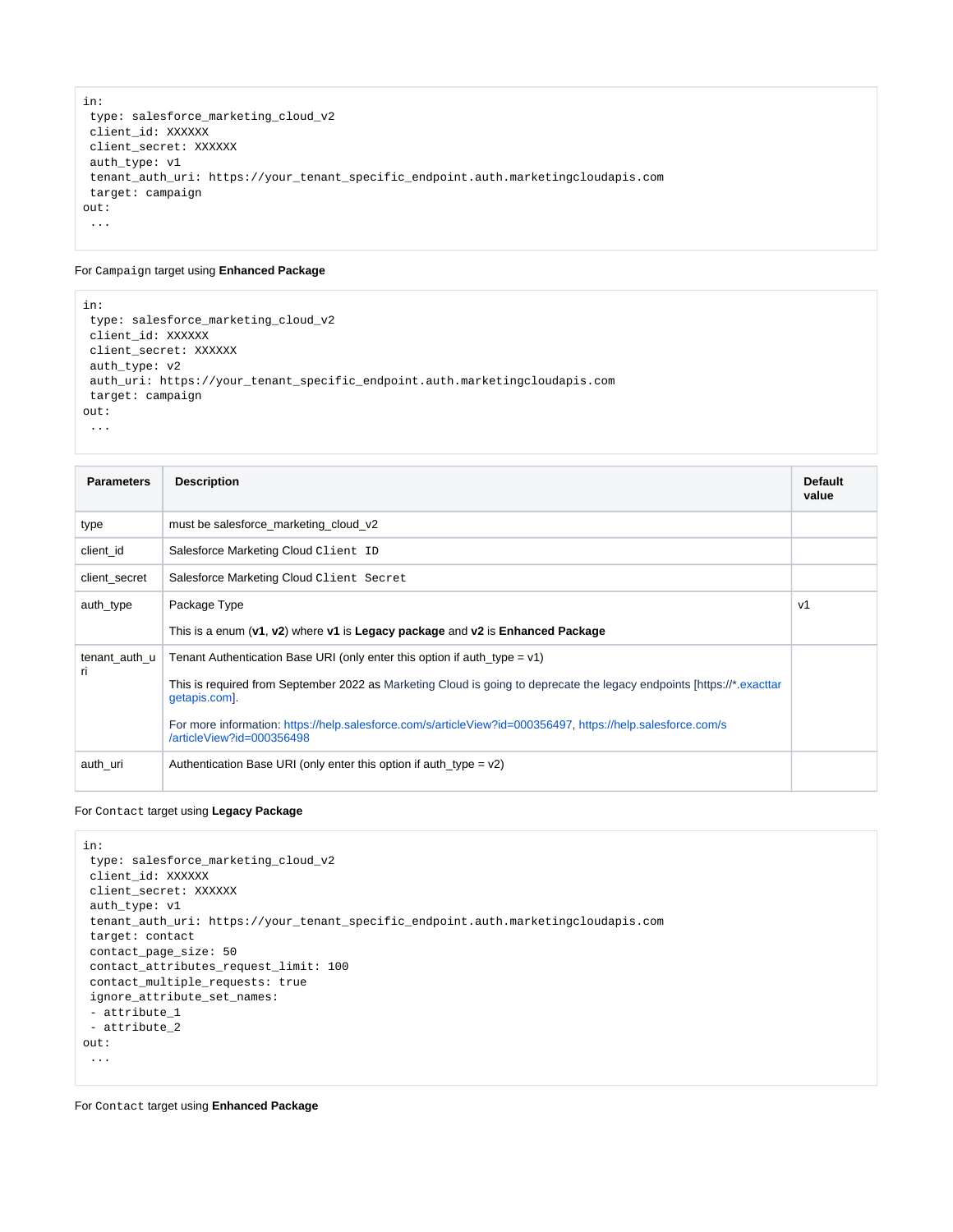```
in:
 type: salesforce_marketing_cloud_v2 
 client_id: XXXXXX 
 client_secret: XXXXXX 
 auth_type: v2
 auth_uri: https://your_tenant_specific_endpoint.auth.marketingcloudapis.com 
 target: contact 
 contact_page_size: 50 
 contact_attributes_request_limit: 100 
 contact_multiple_requests: true 
 ignore_attribute_set_names: 
 - attribute_1 
 - attribute_2
out: 
 ...
```

| <b>Parameters</b>                    | <b>Description</b>                                                                                                                                            | <b>Default</b><br>value |
|--------------------------------------|---------------------------------------------------------------------------------------------------------------------------------------------------------------|-------------------------|
| type                                 | must be salesforce marketing cloud v2                                                                                                                         |                         |
| client id                            | Salesforce Marketing Cloud Client ID                                                                                                                          |                         |
| client secret                        | Salesforce Marketing Cloud Client Secret                                                                                                                      |                         |
| auth type                            | Package Type                                                                                                                                                  | V <sub>1</sub>          |
|                                      | This is a enum (v1, v2) where v1 is Legacy package and v2 is Enhanced Package                                                                                 |                         |
| tenant auth uri                      | Tenant Authentication Base URI (only enter this option if auth_type = $v1$ )                                                                                  |                         |
|                                      | This is required as of September 2022 as Marketing Cloud is going to deprecate the legacy endpoints [https://*.e<br>xacttargetapis.com].                      |                         |
|                                      | For more information: https://help.salesforce.com/s/articleView?id=000356497, https://help.salesforce.com/s<br>/articleView?id=000356498                      |                         |
| auth uri                             | Authentication Base URI (only enter this option if auth type = $v2$ )                                                                                         |                         |
| contact attributes regu<br>est limit | Number of attributes to ingest for each contact in a single request. When number of attributes greater than this<br>value, it is split into multiple requests | 100                     |
| contact multiple reque<br>sts        | Enable plugin to ingest contact detail with so many attributes in multiple requests (This only effects when<br>number of attributes greater than 100)         | false                   |
| ignore_attribute_set_n<br>ames       | List of attributes are ignored. Useful when you want to eliminate some unnecessary attributes                                                                 | null                    |

For Data Extension target using **Legacy Package**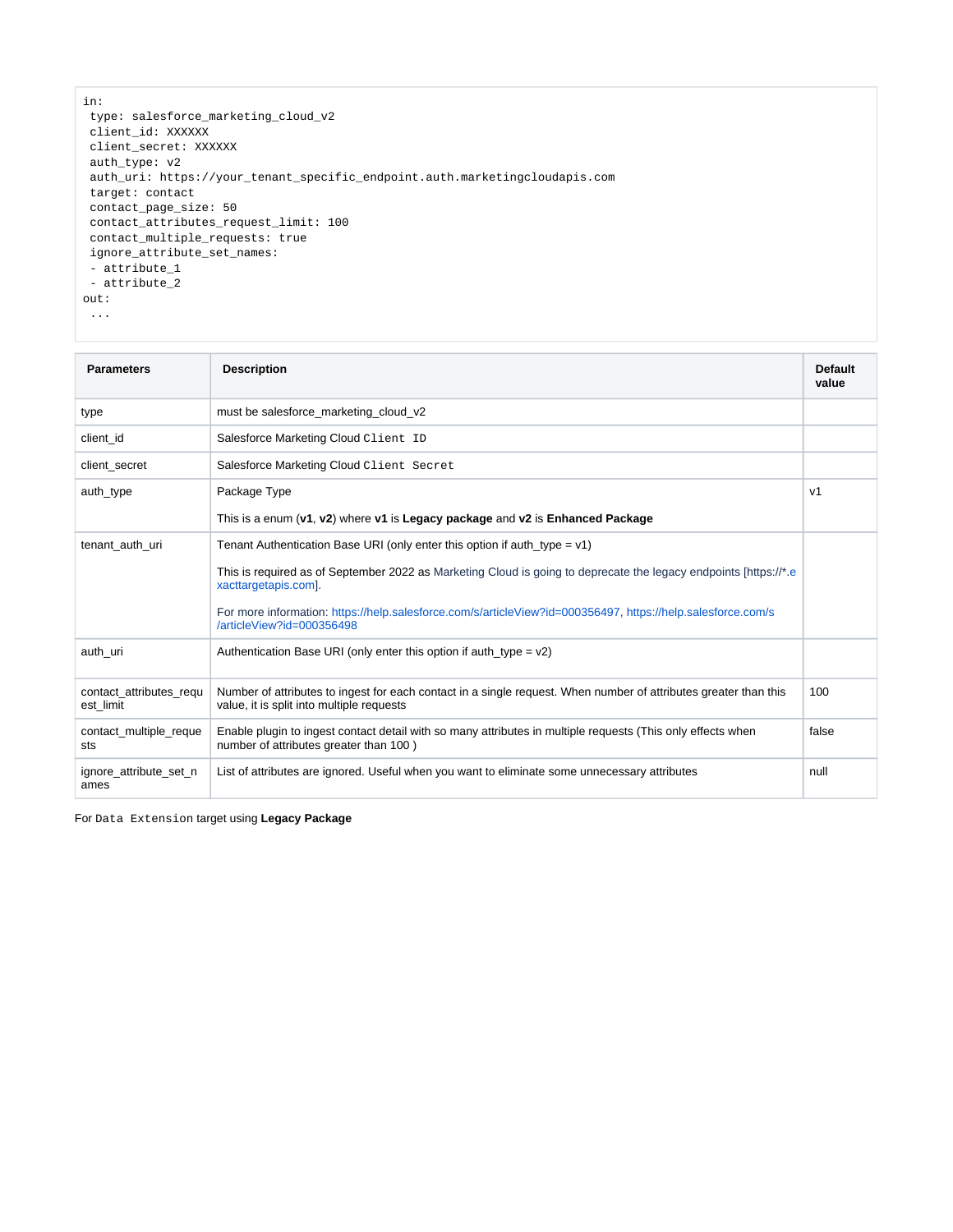in:

 type: salesforce\_marketing\_cloud\_v2 client\_id: XXXXXX client\_secret: XXXXXX auth\_type: v1 tenant\_auth\_uri: https://your\_tenant\_specific\_endpoint.auth.marketingcloudapis.com target: data\_extension data\_extension\_name: data\_extension\_1 incremental: true shared\_data\_extension: true incremental\_column\_name: date from\_date: "2016-09-01T00:00:00.000Z" fetch\_days: 1

```
out:
   type: td
   apikey: <td_api_key>
  endpoint: <td endpoint>
  database: <database>
  table: <table>
   time_column: time
   mode: replace
   default_timestamp_format: '%d/%m/%Y'
```
For Data Extension target using **Enhanced Package**

```
in: 
   type: salesforce_marketing_cloud_v2
   client_id: XXXXXX 
  client_secret: XXXXXX 
   auth_type: v2
   auth_uri: https://your_tenant_specific_endpoint.auth.marketingcloudapis.com
   target: data_extension 
   data_extension_name: data_extension_1
   incremental: true 
   shared_data_extension: true 
   incremental_column_name: date 
   from_date: "2016-09-01T00:00:00.000Z" 
   fetch_days: 1
out:
  type: td
```

```
 apikey: <td_api_key>
 endpoint: <td_endpoint>
 database: <database>
 table: <table>
 time_column: time
 mode: replace
 default_timestamp_format: '%d/%m/%Y'
```

| <b>Parameters</b> | <b>Description</b>                                                              | <b>Default</b><br>value |
|-------------------|---------------------------------------------------------------------------------|-------------------------|
| type              | must be salesforce_marketing_cloud_v2                                           |                         |
| client id         | Salesforce Marketing Cloud Client ID                                            |                         |
| client secret     | Salesforce Marketing Cloud Client Secret                                        |                         |
| auth_type         | Package Type                                                                    | V <sub>1</sub>          |
|                   | This is a enum $(v1, v2)$ where v1 is Legacy package and v2 is Enhanced Package |                         |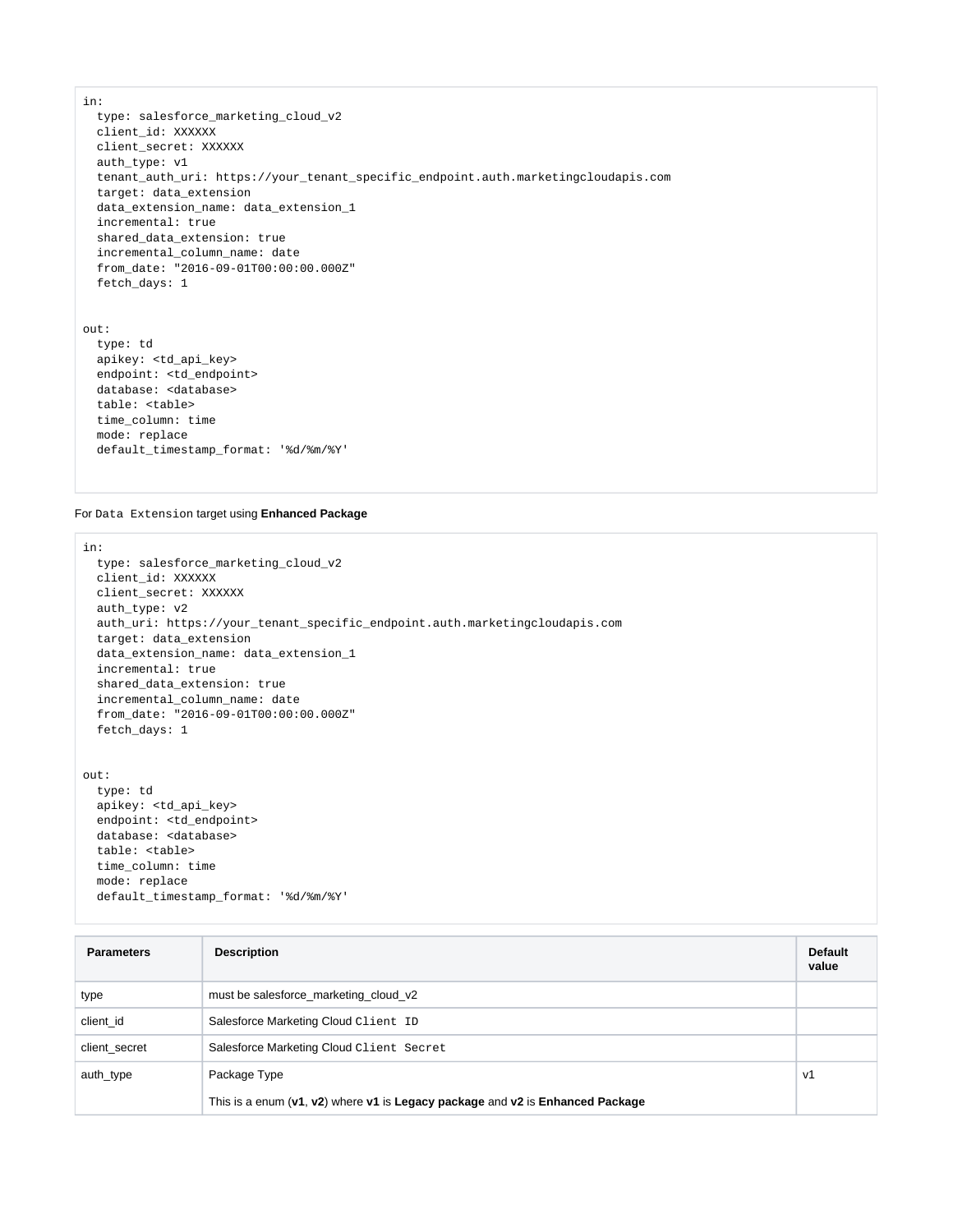| tenant auth uri                  | Tenant Authentication Base URI (only enter this option if auth type = $v1$ )                                                             |       |
|----------------------------------|------------------------------------------------------------------------------------------------------------------------------------------|-------|
|                                  | This is required as of September 2022 as Marketing Cloud is going to deprecate the legacy endpoints [https://*.e<br>xacttargetapis.com]. |       |
|                                  | For more information: https://help.salesforce.com/s/articleView?id=000356497, https://help.salesforce.com/s<br>/articleView?id=000356498 |       |
| auth_uri                         | Authentication Base URI (only enter this option if auth type = $v2$ )                                                                    |       |
| shared data extensi<br><b>on</b> | Set this flag to true when you want to ingest the data from shared data extensions                                                       | false |
| incremental                      | Set this flag to true if you want to get newer data between each schedule only                                                           | false |
| incremental column<br>name       | Column used for incremental loading. Must be set if you set incremental = true                                                           | null  |
| from_date                        | Set this to ingest data from this date                                                                                                   | null  |
| fetch_days                       | Duration to ingest is from_date to from_date + fetch_days                                                                                |       |

For Email Event target using **Legacy Package**

```
in: 
   type: salesforce_marketing_cloud_v2 
  client_id: XXXXXX 
  client_secret: XXXXXX 
  auth_type: v1
  tenant_auth_uri: https://your_tenant_specific_endpoint.auth.marketingcloudapis.com 
   target: email_event 
   search_term: "email name" 
  search_mode: "exact" 
  email_event_types: 
   - value : all 
  start_time: "2019-03-26T07:20:00.000Z" 
  end_time: "2019-03-26T07:53:00.000Z" 
   incremental: true
out: 
  ...
```
For Email Event target using **Enhanced Package**

```
in: 
   type: salesforce_marketing_cloud_v2 
  client_id: XXXXXX 
  client_secret: XXXXXX 
  auth_type: v2
   auth_uri: https://your_tenant_specific_endpoint.auth.marketingcloudapis.com 
   target: email_event 
  search_term: "email name" 
  search_mode: "exact" 
  email_event_types: 
   - value : all 
   start_time: "2019-03-26T07:20:00.000Z" 
   end_time: "2019-03-26T07:53:00.000Z" 
   incremental: true
out:
```

```
 ...
```

| <b>Parameters</b> | <b>Description</b>                       | <b>Default</b><br>value |
|-------------------|------------------------------------------|-------------------------|
| type              | must be salesforce_marketing_cloud_v2    |                         |
| client id         | Salesforce Marketing Cloud Client ID     |                         |
| client secret     | Salesforce Marketing Cloud Client Secret |                         |